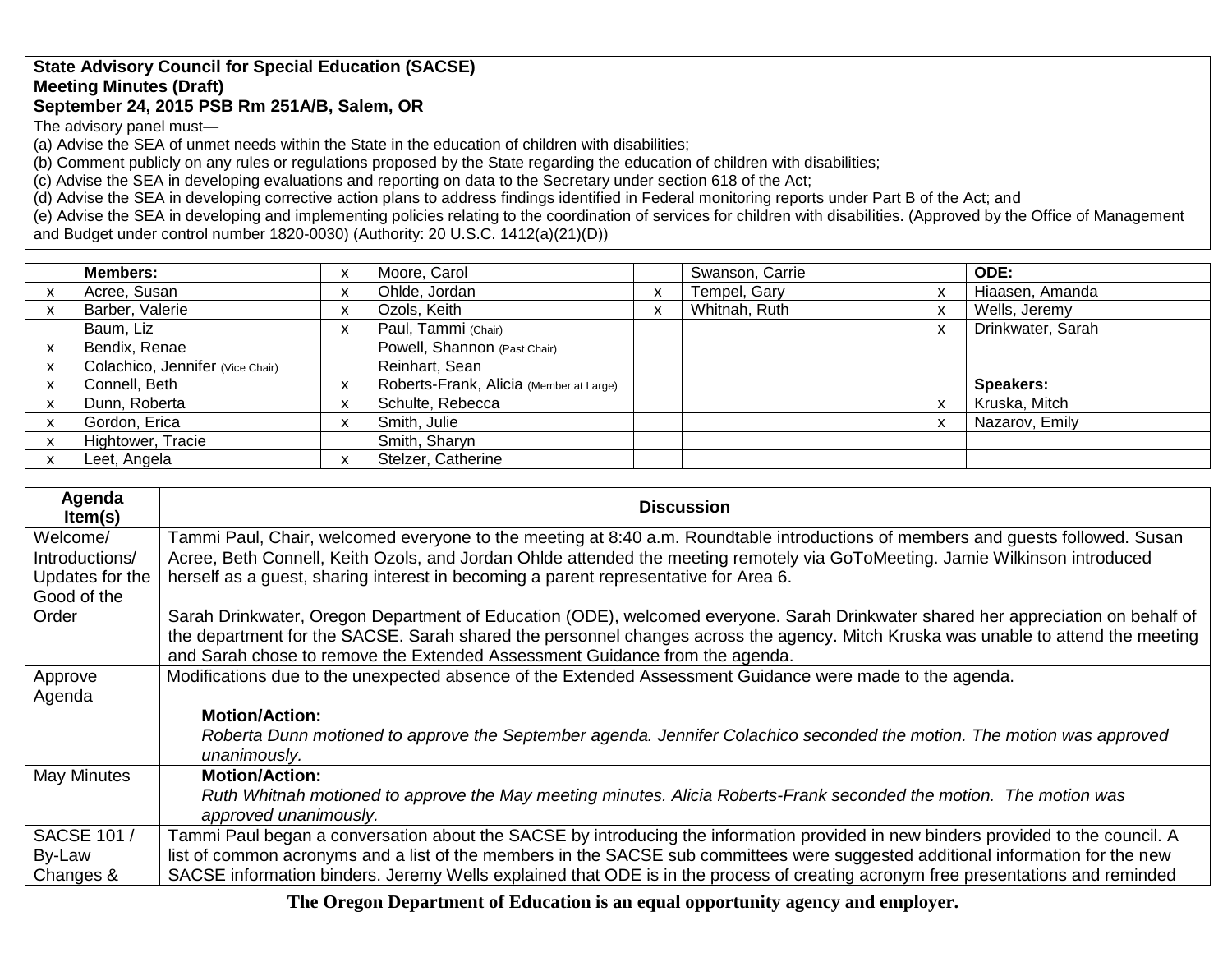| Operating<br>Policies                               | the council to please request an explanation of any acronym that comes up during a council meeting or presentation. Jeremy Wells also<br>suggested that members utilize the SACSE e-mail (ode.sacse@state.or.us) as a way to store information between meetings. The<br>committee requested that the SACSE e-mail address be listed on the SACSE Roster on the ODE website.                                                                                                                                                                                                                                                                                                                                                                                                                                                                                                                                                                                                                                 |
|-----------------------------------------------------|-------------------------------------------------------------------------------------------------------------------------------------------------------------------------------------------------------------------------------------------------------------------------------------------------------------------------------------------------------------------------------------------------------------------------------------------------------------------------------------------------------------------------------------------------------------------------------------------------------------------------------------------------------------------------------------------------------------------------------------------------------------------------------------------------------------------------------------------------------------------------------------------------------------------------------------------------------------------------------------------------------------|
|                                                     | Jeremy Wells explained the minor revisions made to the SACSE bylaws over the summer. Minor revisions to create a reader friendly<br>version of the bylaws.                                                                                                                                                                                                                                                                                                                                                                                                                                                                                                                                                                                                                                                                                                                                                                                                                                                  |
|                                                     | <b>Motion/Action:</b><br>Tracie Hightower motioned to approve the amendments to the bylaws. Valerie Barber seconded the motion. The motion was<br>approved unanimously.<br>Alicia Roberts-Frank motioned to approve the amendments to the Executive Committee operating procedures with modifying<br>Section 4 in regards to the Member at Large. Jennifer Colachico seconded the motion. The motion was approved unanimously.<br>Roberta Dunn motioned to approve the amendments to the Membership Committee operating procedures. Tracie Hightower<br>seconded the motion. The motion was approved unanimously.<br>The Public Policy committee will draft operating procedures that will be reviewed at the January SACSE meeting.<br>Amanda Hiaasen will email the committee and ask the committee members for information about what other agencies/groups they<br>support.<br>Amanda Hiaasen will update the SACSE web roster to include Jeremy and Amanda as ODE representatives and add the SACSE e- |
| Committee<br>Reports<br>Determination<br>SICC & DRC | mail to the roster with information pertaining to what should be mailed to the e-mail address.<br>A conversation around creating a standard protocol for how committee reports are received ensued. Roberta suggested that committee<br>reporting time is a standing time on the agenda that can be filled with random SACSE business in the event that there are no committee<br>reports. Renae Bendix suggested a time limit for reporting committee information. Jeremy suggested that reports about other committee<br>meetings should be reported on a document and sent in so that copies can be provided to the committee at meetings.                                                                                                                                                                                                                                                                                                                                                               |
|                                                     | The committee agreed that a sub-committee report template should be used for written reports to be submitted to the chair of the sub-<br>committee. It is an option for committees to have nothing to report at a meeting. A template will also be used for writing constituent<br>reports to be submitted at least one week prior for printing. During the allotted time on the agenda for committee and constituency<br>reports, spontaneous verbal reports can be added. The committee agreed that written reports allow for more detail, documentation, and<br>allow for the reports to be read on behalf of someone in cases of a committee member being unable to attend a meeting and verbally<br>report to the SACSE. The templates will be modified to add a "Date" line for better documentation and an "Action" section for the SACSE<br>to provide feedback on what is being reported.                                                                                                          |
|                                                     | <b>Motion/Action:</b><br>The Executive Committee will review the current templates for the sub-committee and constituent report templates.<br>Amanda Hiaasen will add a "Date" and "Action" section to the current templates as requested by the committee chair.                                                                                                                                                                                                                                                                                                                                                                                                                                                                                                                                                                                                                                                                                                                                           |
|                                                     | Valerie Barber accepted a position on the Dispute Resolution Committee (DRC), replacing Carrie Swanson.                                                                                                                                                                                                                                                                                                                                                                                                                                                                                                                                                                                                                                                                                                                                                                                                                                                                                                     |
|                                                     | <b>Motion/Action:</b><br>Amanda Hiaasen will connect Valerie Barber with Jan Burgoyne, DRC Support, to get her a list of DRC meeting dates and other<br>helpful information.                                                                                                                                                                                                                                                                                                                                                                                                                                                                                                                                                                                                                                                                                                                                                                                                                                |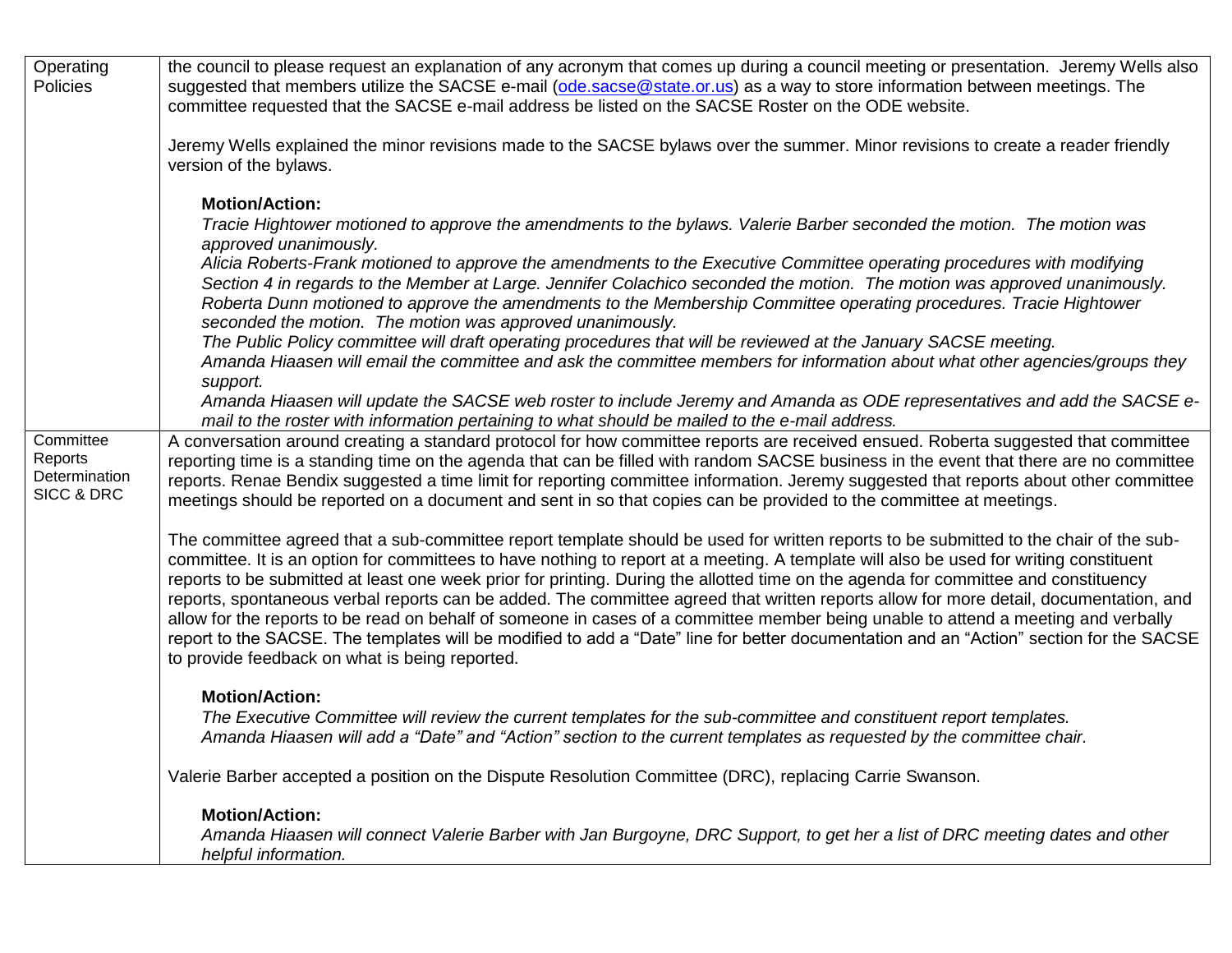| <b>Bill Update</b> | Emily Nazarov, ODE, provided an update on changes that took place during the 2015 legislative session that pertain to special<br>education. There are 14 Senate Bills (SB) and House Bills (HB) that effect special education.                                                                                                                               |
|--------------------|--------------------------------------------------------------------------------------------------------------------------------------------------------------------------------------------------------------------------------------------------------------------------------------------------------------------------------------------------------------|
|                    | HB 2597 Discipline – requires that a truancy notice to a parent or guardian include the rights of the parent to request an evaluation for an<br>Individualized Education Program (IEP) or to review an existing IEP.                                                                                                                                         |
|                    | HB 2927 Funding – increases the amount of funding in the High Cost Disabilities grant from \$18 million to \$35 million.                                                                                                                                                                                                                                     |
|                    | SB 215 Governance – abolishes the Oregon Education Investment Board (OEIB) and modifies the responsibilities of the office.                                                                                                                                                                                                                                  |
|                    | HB 3149 School Nurse Reciprocity – establishes that a registered nurse who is employed by a public or private school may accept<br>orders from a licensed physician in another state or U.S. territory if the order is related to the treatment of a student who has been<br>enrolled at the school for not more than 90 days.                               |
|                    | SB 287 Speech-Language Pathology – requires all teachers that practice speech-language pathology in grades k-12 to obtain a license<br>to do so from the State Board of Examiners for Speech-Language Pathology and Audiology.                                                                                                                               |
|                    | SB 698 School Nursing – creates a school nursing consultant position within the Oregon Health Authority and establishes a task force<br>on school nursing.                                                                                                                                                                                                   |
|                    | SB 875 Adrenal Insufficiency – directs the State Board of Education to adopt rules under which school personnel may administer<br>medications that treat adrenal insufficiency to students experiencing adrenal crisis.                                                                                                                                      |
|                    | SB 895 Immunization Information – directs school to provide the number of children in the school district who have an incomplete<br>immunization schedule to the Oregon Health Authority, and immunization rate information to parents. Additionally, the ODE must include<br>information related to immunization rates in the school district report cards. |
|                    | HB 5016 Long Term Care and Treatment – directs the ODE to base the allocation of funding for long term care and treatment programs<br>under ORS 343.243 on a minimum staffing standard based on best practices instead of a per-student basis.                                                                                                               |
|                    | SB 135 Long Term Care and Treatment Funding – remove the requirements that ODE send the money to school districts through a<br>contract, instead funds will flow through a grant-in-aid.                                                                                                                                                                     |
|                    | HB 3371 Student Whistleblower Protection – prohibits retaliation by a school against a student who makes a good faith report of a<br>possible violation of state or federal law, rule, or regulation.                                                                                                                                                        |
|                    | SB 612 Teaching and Learning – creates a dyslexia specialist position within ODE and directs ODE to develop and implement a<br>statewide plan to screen for dyslexia.                                                                                                                                                                                        |
|                    | The council asked about a number of proposed bills from the legislative session that did not pass, including SB 111 which pertained to<br>3 <sup>rd</sup> grade advancement due to reading and SB 560 which pertained to the 60 day calendar.                                                                                                                |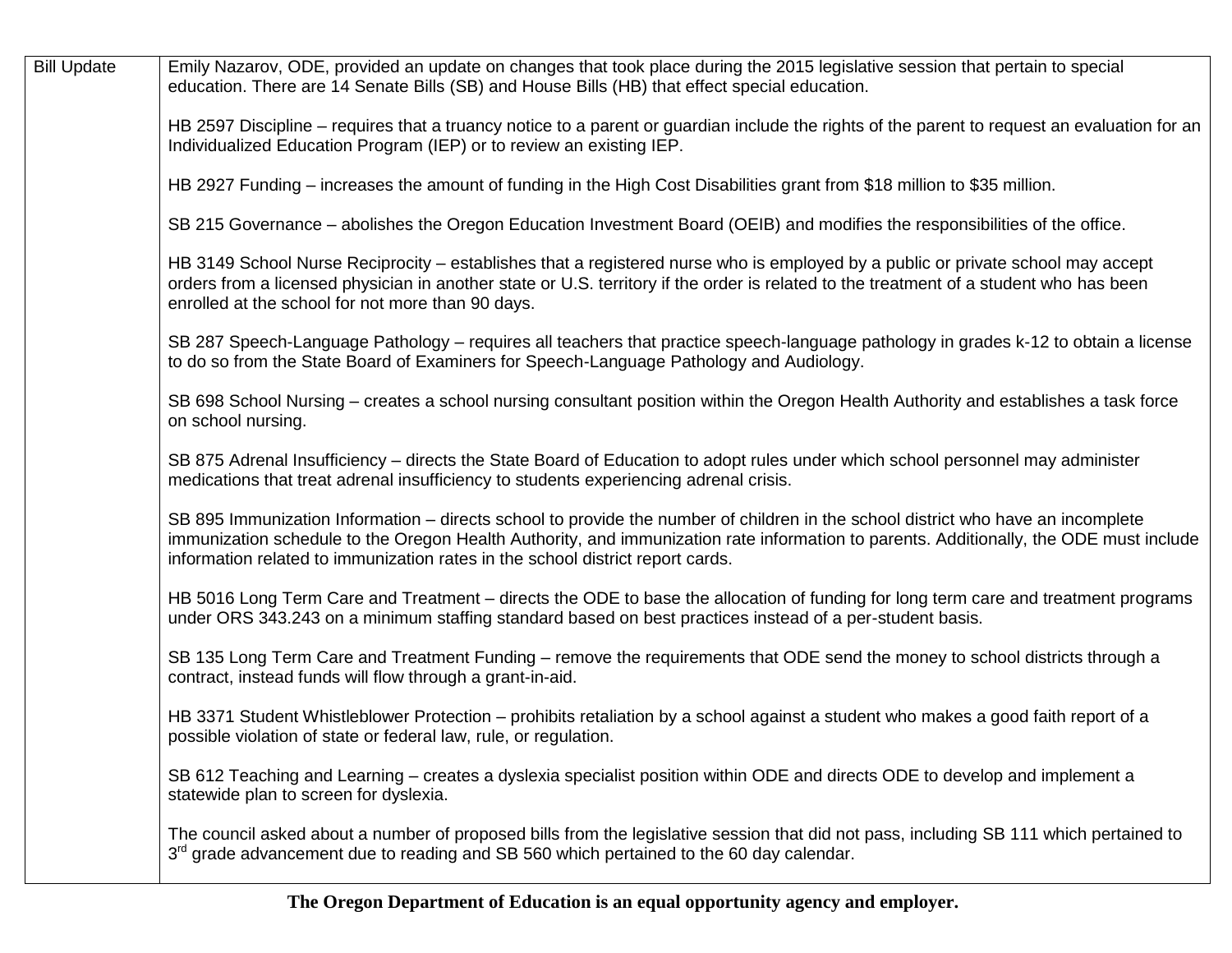|                                                                                       | <b>Motion/Action:</b>                                                                                                                                                                                                                                                                                                                                                                                                                                                                                                                                                                                                                                                                                                                                                                                                                   |
|---------------------------------------------------------------------------------------|-----------------------------------------------------------------------------------------------------------------------------------------------------------------------------------------------------------------------------------------------------------------------------------------------------------------------------------------------------------------------------------------------------------------------------------------------------------------------------------------------------------------------------------------------------------------------------------------------------------------------------------------------------------------------------------------------------------------------------------------------------------------------------------------------------------------------------------------|
|                                                                                       | Jeremy Wells will find out from Emily if someone specifically is representing students with disabilities needs for SB 698, the School                                                                                                                                                                                                                                                                                                                                                                                                                                                                                                                                                                                                                                                                                                   |
|                                                                                       | <b>Nursing Task Force.</b>                                                                                                                                                                                                                                                                                                                                                                                                                                                                                                                                                                                                                                                                                                                                                                                                              |
|                                                                                       | Emily Nazarov will send out a summary of legislation that effected ODE to Jeremy to distribute to the committee.                                                                                                                                                                                                                                                                                                                                                                                                                                                                                                                                                                                                                                                                                                                        |
| Public                                                                                | There was no Public Comment.                                                                                                                                                                                                                                                                                                                                                                                                                                                                                                                                                                                                                                                                                                                                                                                                            |
| Comment &                                                                             |                                                                                                                                                                                                                                                                                                                                                                                                                                                                                                                                                                                                                                                                                                                                                                                                                                         |
| Lunch                                                                                 |                                                                                                                                                                                                                                                                                                                                                                                                                                                                                                                                                                                                                                                                                                                                                                                                                                         |
| Updates on                                                                            | <b>Motion/Action:</b>                                                                                                                                                                                                                                                                                                                                                                                                                                                                                                                                                                                                                                                                                                                                                                                                                   |
| <b>Brochure</b>                                                                       | Amanda Hiaasen will send Roberta Dunn all of the current brochure information available to be compiled.                                                                                                                                                                                                                                                                                                                                                                                                                                                                                                                                                                                                                                                                                                                                 |
| <b>Annual Goal</b><br>Conversation                                                    | Tammi shared the most recent proposed goals, which will be included in the annual reports starting in 2016.                                                                                                                                                                                                                                                                                                                                                                                                                                                                                                                                                                                                                                                                                                                             |
|                                                                                       | Goal 1: The SACSE will continue to strive to increase membership, specifically with parents of children with disabilities and<br>individuals with disabilities with consideration to regional needs and diversity of the group. The current need for parent<br>representation in Region 7, Lane County, will be addressed. The SACSE will utilize available technology to increase membership<br>participation, retention, and outreach to more rural regions in the state of Oregon.                                                                                                                                                                                                                                                                                                                                                   |
|                                                                                       | Goal 2: The SACSE will recognize the unmet needs in Oregon for Special Education. Through recognition, the SACSE will strive to<br>impact those needs throughout the year by better documenting the SACSE comments during outside presentations and following up<br>with those presenting to understand how the SACSE impacts areas throughout Oregon. If presenters ask to present because they<br>want input it will be expected that the presenter will provide follow up information regarding specific feedback provided from the<br>SACSE.                                                                                                                                                                                                                                                                                        |
|                                                                                       | Goal 3: The SACSE will actively participate in advising the Department of Education on the unmet needs across the state. Sub-<br>committees will report at each meeting and there will be an increase in constituent reports.                                                                                                                                                                                                                                                                                                                                                                                                                                                                                                                                                                                                           |
|                                                                                       | As a group, the committee feels that it should be doing more and it should have its concerns, advisements, and feedback better tracked<br>in relation to the information being provided to the committee during each meeting. The committee expects that follow up information will<br>be provided from ODE when the committee provides specific feedback on the unmet needs of students during presentations.                                                                                                                                                                                                                                                                                                                                                                                                                          |
|                                                                                       | <b>Motion/Action:</b>                                                                                                                                                                                                                                                                                                                                                                                                                                                                                                                                                                                                                                                                                                                                                                                                                   |
|                                                                                       | Tammi Paul requested that each committee have a draft goal submitted to the Executive Committee by October $30th$ .<br>The Executive committee will word smith the goals and resend them out to the council prior to the January 21, 2016 meeting.                                                                                                                                                                                                                                                                                                                                                                                                                                                                                                                                                                                      |
| <b>SACSE</b><br>Business /<br>Summary of<br>meeting $/$<br>evaluation/<br>Unmet needs | Jeremy Wells provided the council with information about the Stakeholders meeting, scheduled for November 6 <sup>th</sup> at 9:00 a.m in<br>Basement A. The meeting is an opportunity for state stakeholders to provide feedback to the Department of Education. Jeremy<br>expressed the need for parent representation at the Stakeholder's meeting. SACSE members are invited to attend and will receive<br>invitations in October. Phase 2 of the State Systemic Improvement Plan (SSIP) will be the major topic of the Stakeholder's meeting.<br>Tammi explained that normally before a stakeholder meeting, a separate room is reserved an hour prior for SACSE members to meet<br>together and asked for a show of hands for who was interested in attended the Stakeholder's meeting and the meeting prior for SACSE<br>members. |
|                                                                                       | <b>Motion/Action:</b><br>Jeremy Wells will send out a meeting invite to the committee for a short get together before the November 6 <sup>th</sup> Stakeholders meeting                                                                                                                                                                                                                                                                                                                                                                                                                                                                                                                                                                                                                                                                 |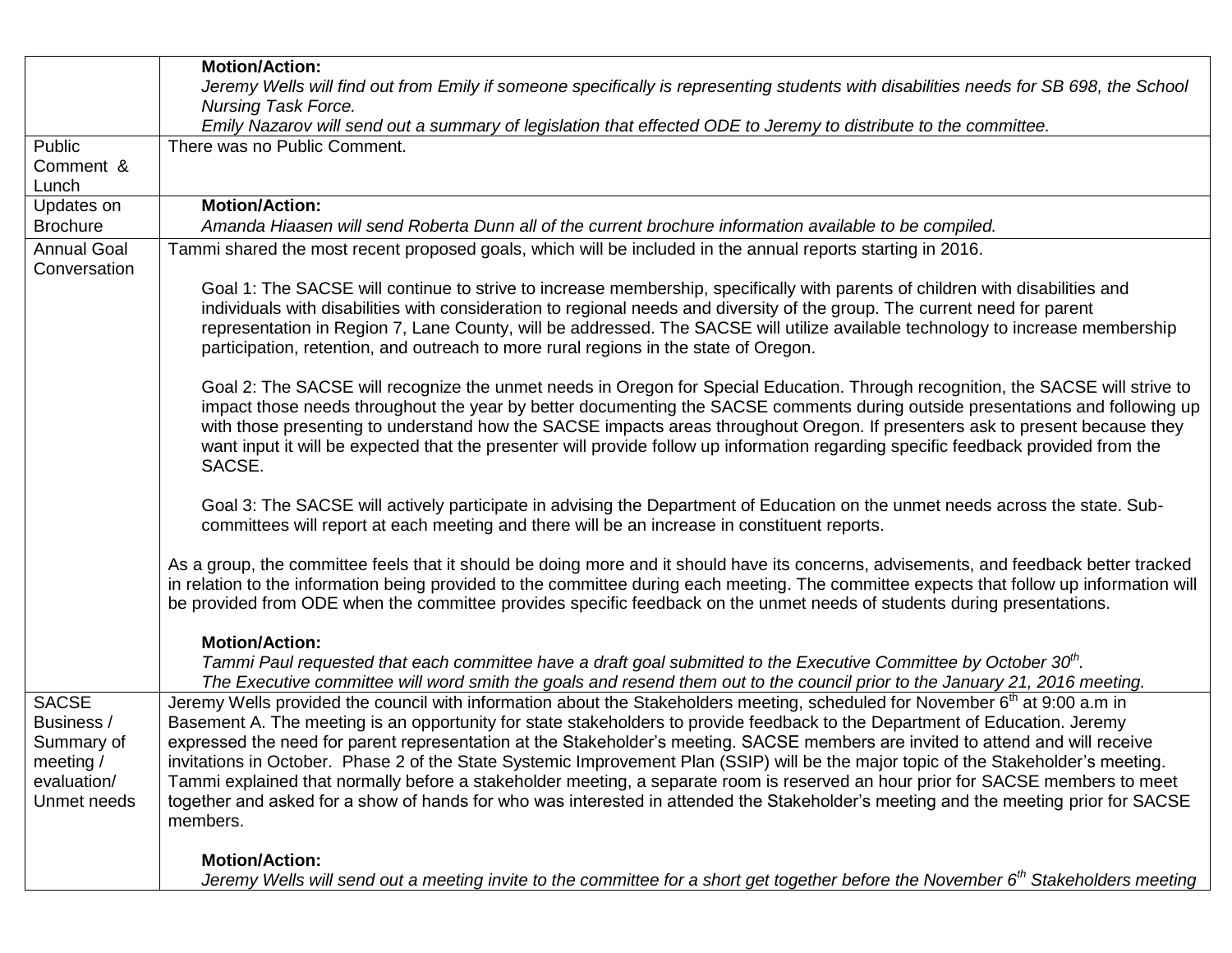*begins.* 

*Jeremy Wells will provide information about Phase 1 of the SSIP from last years Stakeholder's meeting to the SACSE members attending the pre-meeting on November 6th .* 

Tammi Paul asked that the committee provide a list of Special Education Unmet Needs in the State for the executive committee to use during the 2015-2016 year as focus areas for the committee. Additionally, in an effort to continue to improve the committee meetings, Tammi requested that each member provide their opinion of what worked well during the meeting and what could work better.

The committee provided the following list of unmet needs in the State:

- SLP caseload size
- Class size
- Parent engagement for non-English learners
- Secondary transitional pre-employment experiences for students with significant behavioral intellectual needs
- Unmet behavior supports, fidelity of service
- Isolation, seclusion outside of day treatment
- Services for children with mental health disabilities
- Trauma informed schools
- Access to assistive technology, AIM accessible instructional materials.
- Delayed start of school while waiting for sped record transfers services for children with serious health problem, one on one nursing, etc
- Availability of people to be school nurses
- Access for gen ed in pursuit of diploma
- Variability of inclusive practices
- Stigma for kids and parents
- Culture shifts parents have to believe their kids can work high expectations
- General education teacher training
- Impact of the new autism specialist indication on teacher licensure
- EI/ECSE funding + relationship in early learning
- Homebound instruction, overuse of minimum instruction
- Small district it's hard to provide a continuation of services
- Relationships between districts and ESDs
- What is the construct between ESD, district, regional, etc, to serve all of Oregon
- Service/placement/location
- Placement by diagnosis
- Implementing what the state/district/OSEP
- Lack of desire to be a sped teacher/teacher preparation
- Universal credential for gen. ed/spec. ed.
- Breaking down the silos
- Foster kids are treated differently due to the belief that they won't be there long, or are expensive
- Ableism promoted through terms

**The Oregon Department of Education is an equal opportunity agency and employer.**